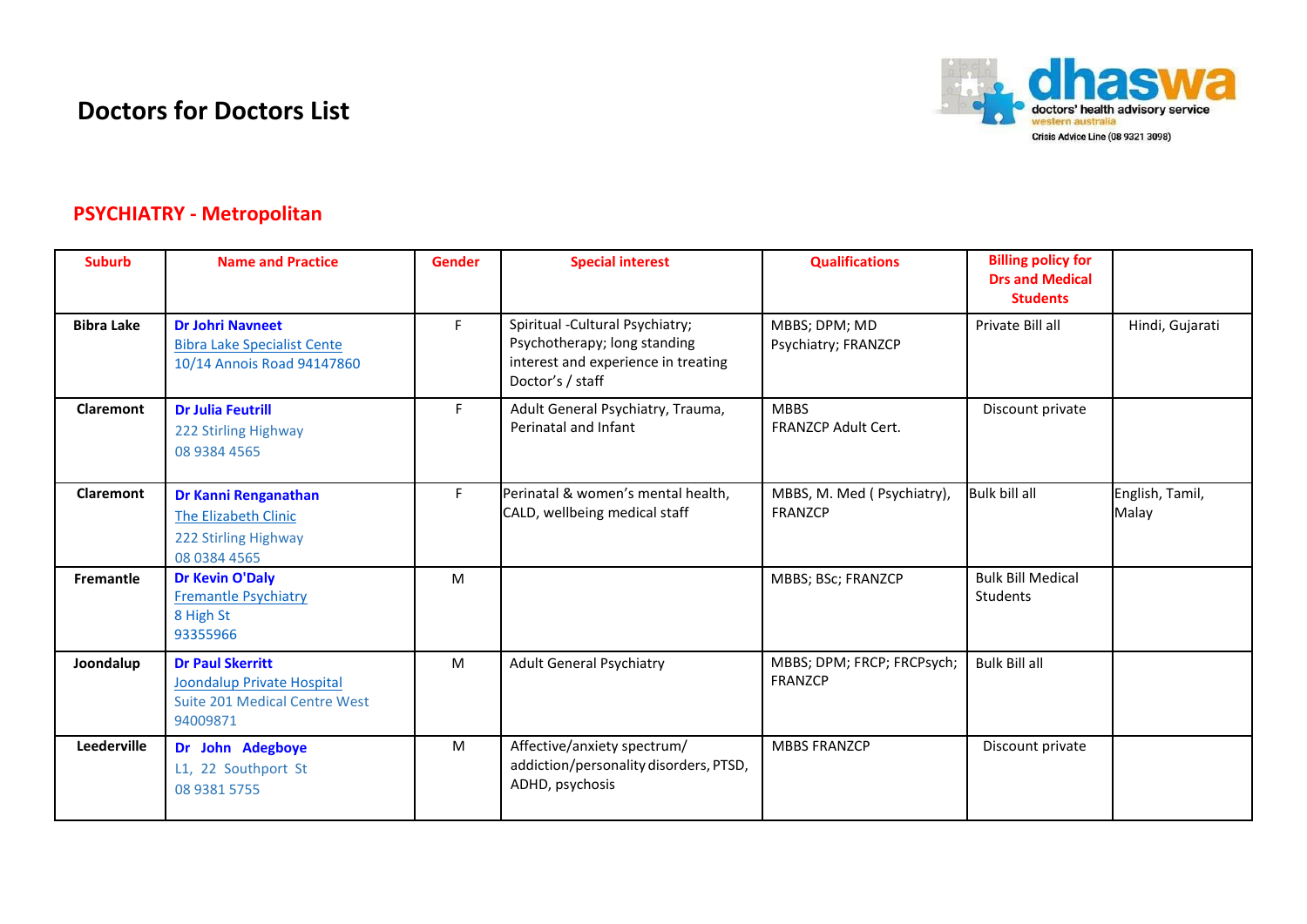| <b>Midland</b>   | <b>Dr Deborah Wearne</b><br>152 Morrison Rd<br>0416240045                                                                  | F. |                                                                                                                                                                                                                    | <b>MBBS FRANZCP</b>                                                                             | <b>Discount Private</b> |                            |
|------------------|----------------------------------------------------------------------------------------------------------------------------|----|--------------------------------------------------------------------------------------------------------------------------------------------------------------------------------------------------------------------|-------------------------------------------------------------------------------------------------|-------------------------|----------------------------|
| <b>Mt Lawley</b> | <b>Dr Lara Gurgone</b><br>544 William St, Mt Lawley<br>0490 961 973                                                        | F. | Psychotherapy, Youth Mental Health;<br>Trauma                                                                                                                                                                      | MBBS; FRANZCP                                                                                   | <b>Discount Private</b> | Italian                    |
| Murdoch          | Dr Lakshmi Fernandes<br>St John of God Hospital<br>100 Murdoch Drive<br>08 9332 9746                                       | F. | Chronic pain, functional pain<br>syndromes, eating/mood/anxiety<br>disorders                                                                                                                                       | <b>MBBS</b><br>MRCPsych<br>FRANZCP                                                              | Bulk bill all           | English, Kannada,<br>Hindi |
| Murdoch          | <b>Dr Taj Singh</b><br><b>Murdoch Psychiatry</b><br>Suite 57 Wexford Medical<br>Centre<br>3 Barry Marshall Pde<br>63118028 | M  | Psychiatry                                                                                                                                                                                                         | <b>MBBS; FRANZCP</b>                                                                            | <b>Discount Private</b> | Hindi; Punjabi;<br>Urdu    |
| <b>Nedlands</b>  | <b>Dr Davinder Hans</b><br>The Hollywood Clinic<br><b>Hollywood Private Hospital</b><br>105 Monash Ave<br>93466801         | M  | Mood disorders, Anxiety disorders,<br>Treatment Resistance,<br>psychopharmacology & non -<br>pharmacological treatment,<br>Psychotherapy, Personality Disorders,<br>Youth Mental Health, Eating<br>disorders, ADHD | <b>MBBS FRANZCP Cert</b><br>Psychotherapy Psych Euro<br>Cert Mood & Anxiety<br><b>Disorders</b> | Case by case basis      |                            |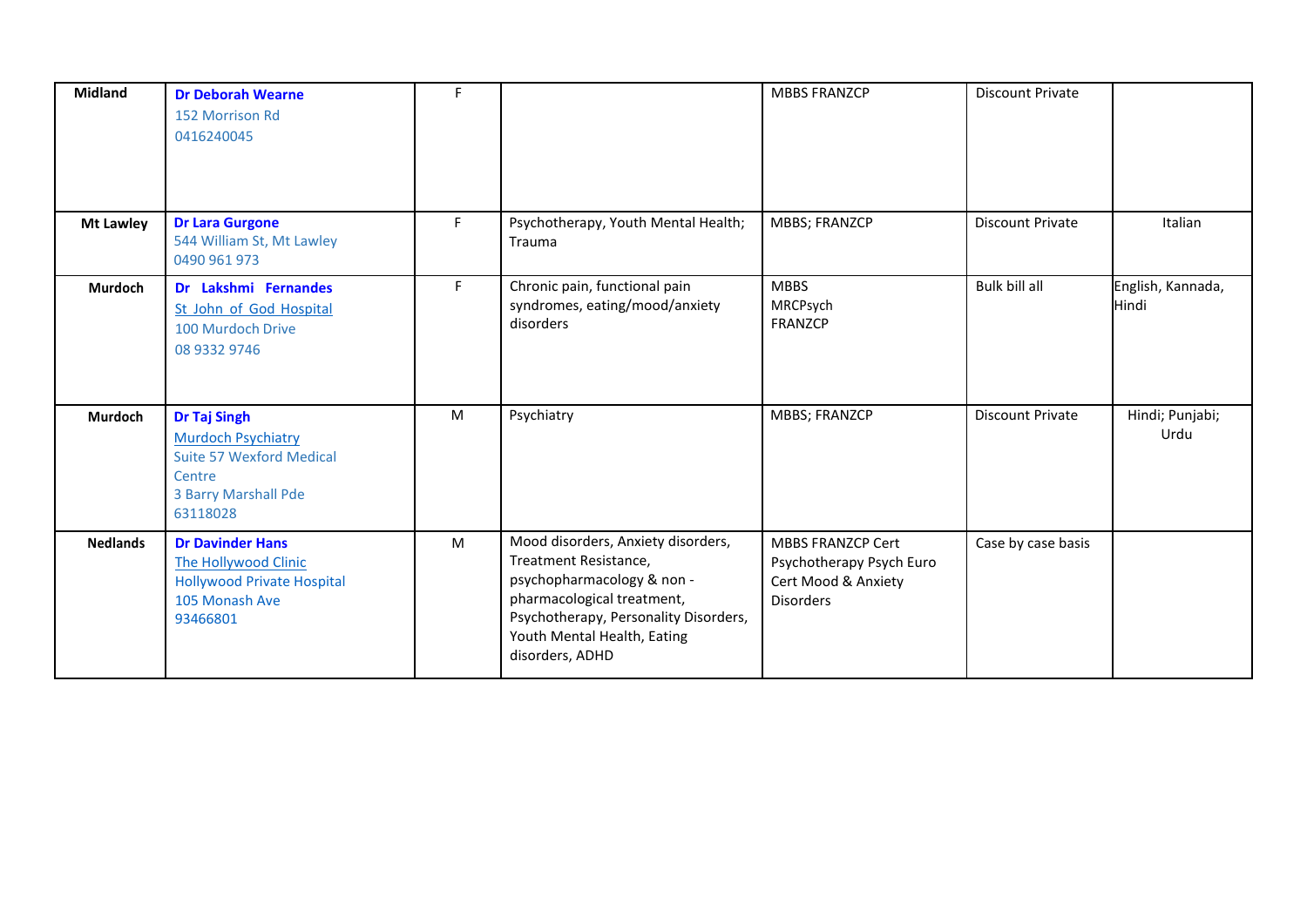| <b>Nedlands</b> | <b>Dr Kirsty Cranley</b><br><b>Hollywood Clinic, Hollywood</b><br><b>Private Hospital</b><br><b>Monash Avenue</b><br>93466801 | F  | Women's; Mental health; Youth<br>mental health                                                | FRANZCP                                                                     | <b>Bulk Bill Medical</b><br>Students |                  |
|-----------------|-------------------------------------------------------------------------------------------------------------------------------|----|-----------------------------------------------------------------------------------------------|-----------------------------------------------------------------------------|--------------------------------------|------------------|
| <b>Nedlands</b> | <b>Dr Caroline Crabb</b><br>Suite 25, Hollywood Specialist Centre<br>95 Monash Avenue<br>6558 1874                            | F. | <b>Adult General Psychiatry</b>                                                               | MBBS; FRACGP; ACRRM;<br>FRANZCP                                             | <b>Bulk Bill Medical</b><br>Students |                  |
| <b>Nedlands</b> | <b>Dr Eileen Tay</b><br><b>Hollywood Medical Centre</b><br>Suite 51/85 Monash Ave<br>9386 9113                                | F  | <b>Adult General Psychiatry</b>                                                               | <b>FRACGP</b><br>FRANZCP                                                    | Case by case                         | English, Hokkien |
| <b>Nedlands</b> | <b>Dr Vash Singh</b><br><b>Hollywood Medical Centre</b><br>Suite 51/85 Monash Ave<br>9386 9113                                | F  | Eating disorders                                                                              | <b>FRANZCP</b>                                                              | Bulk bill all                        |                  |
| <b>Nedlands</b> | <b>Dr Brian Power</b><br><b>Hollywood Medical Centre</b><br>Suite 45/85 Monash Ave<br>9386 9113                               | M  | General adult, old age,<br>neuropsychiatry, cognitive, mental<br>health in Parkinsons disease | BMedSci(Hons); MBBS PhD;<br>FRANZCP Psych Cert Old Age                      | Bulk bill all                        |                  |
| Perth           | <b>Adam Brett</b><br>50 Murray St<br>08 9224 2028                                                                             | M  |                                                                                               | <b>MBBS FRANZCP</b>                                                         | Bulk bill all                        |                  |
| <b>Nedlands</b> | <b>Dr Chinar Goel</b><br><b>Hollywood Medical Centre</b><br>Suite 26, Monash Avenue 08<br>9389 6586                           | F. | Mood, anxiety, psychotic disorders<br>Comorbid substance misuse                               | MRCPsych UK<br><b>CCT UK</b><br>MSc Psychiatry Uni of<br>Manchester FRANZCP | Bulk bill all                        | Hindi, Punjabi   |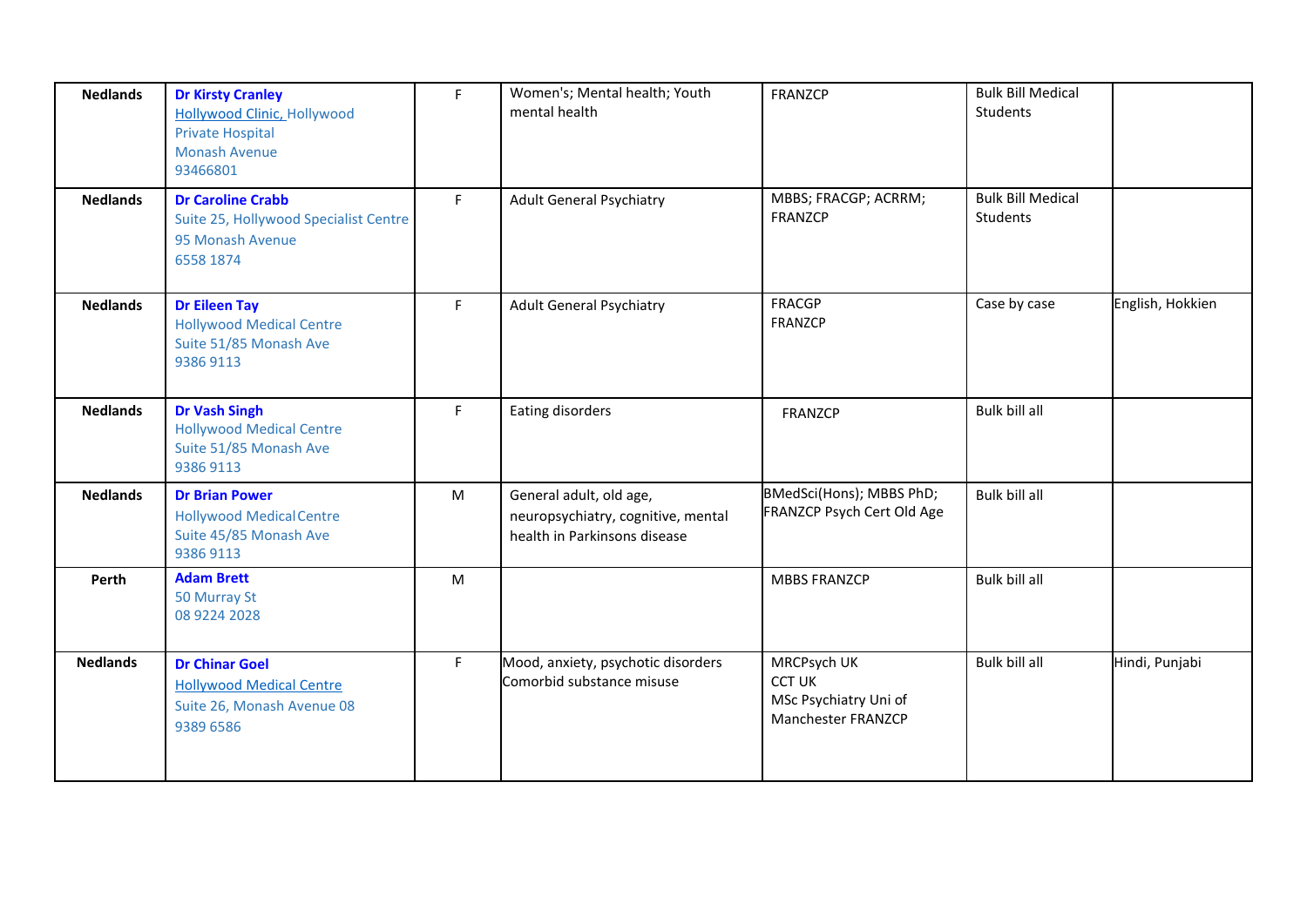| <b>Nedlands</b> | <b>Dr Leighton Chadwick</b><br><b>Hollywood Medical Centre</b><br>Suite 19, 85 Monash Avenue<br>08 6382 0880 | M  | <b>Bipolar Disorders</b><br>Difficult to treat Major Depressive<br>Disorders/Anxiety Disorders<br>Intellectual Disability psychiatry                            | MBBS (UWA 1991)<br><b>FRANZCP (2005)</b>                                                     | <b>Bulk bill medical</b><br>students |                |
|-----------------|--------------------------------------------------------------------------------------------------------------|----|-----------------------------------------------------------------------------------------------------------------------------------------------------------------|----------------------------------------------------------------------------------------------|--------------------------------------|----------------|
| Palmyra         | <b>Dr Ahmed Zakareia</b><br>Unit 3, 25 Foss St<br>08 9319 2758                                               | M  | Psychotherapy, psychoanalysis, complex<br>pain disorder, anxiety, PTSD, youth<br>mental health, child and adolescent<br>psychiatry                              | FRANZCP<br>Cert Child and Adolescent                                                         | Discount private                     | Arabic         |
| Palmyra         | <b>Dr Payal Sawhney</b><br><b>Antony Street Specialist Centre</b><br>6-8 Antony St<br>08 9319 3811           | F. | Psychotic, anxiety, trauma, bipolar,<br>somatic disorders. PTSD, OCD                                                                                            | <b>MBBS</b><br>MRCPsych with CCT in Adult<br>psychiatry<br>FRANZCP<br>PG Dip Neuropsychiatry | <b>Bulk bill all</b>                 | Hindi, Punjabi |
| Perth           | <b>Dr Larissa Harding</b><br><b>Telehelp Psychiatry 08</b><br>61198008                                       | F. | General adult psychiatry, mood<br>disorders, anxiety,<br>trauma/PTSD/Adjustment disorders,<br>Drs mental health, forensic, rural,<br>medico legal, occupational | <b>MD FRANZCP</b>                                                                            | <b>Bulk Bill all</b>                 | Russian        |
| Perth           | <b>Dr Chris Carter</b><br><b>Cheriton Practice</b><br>64 Cheriton St<br>93282064                             | M  | Adult General Psychiatry                                                                                                                                        | BSc; MBBS; FRANZCP                                                                           | <b>Discount Private</b>              |                |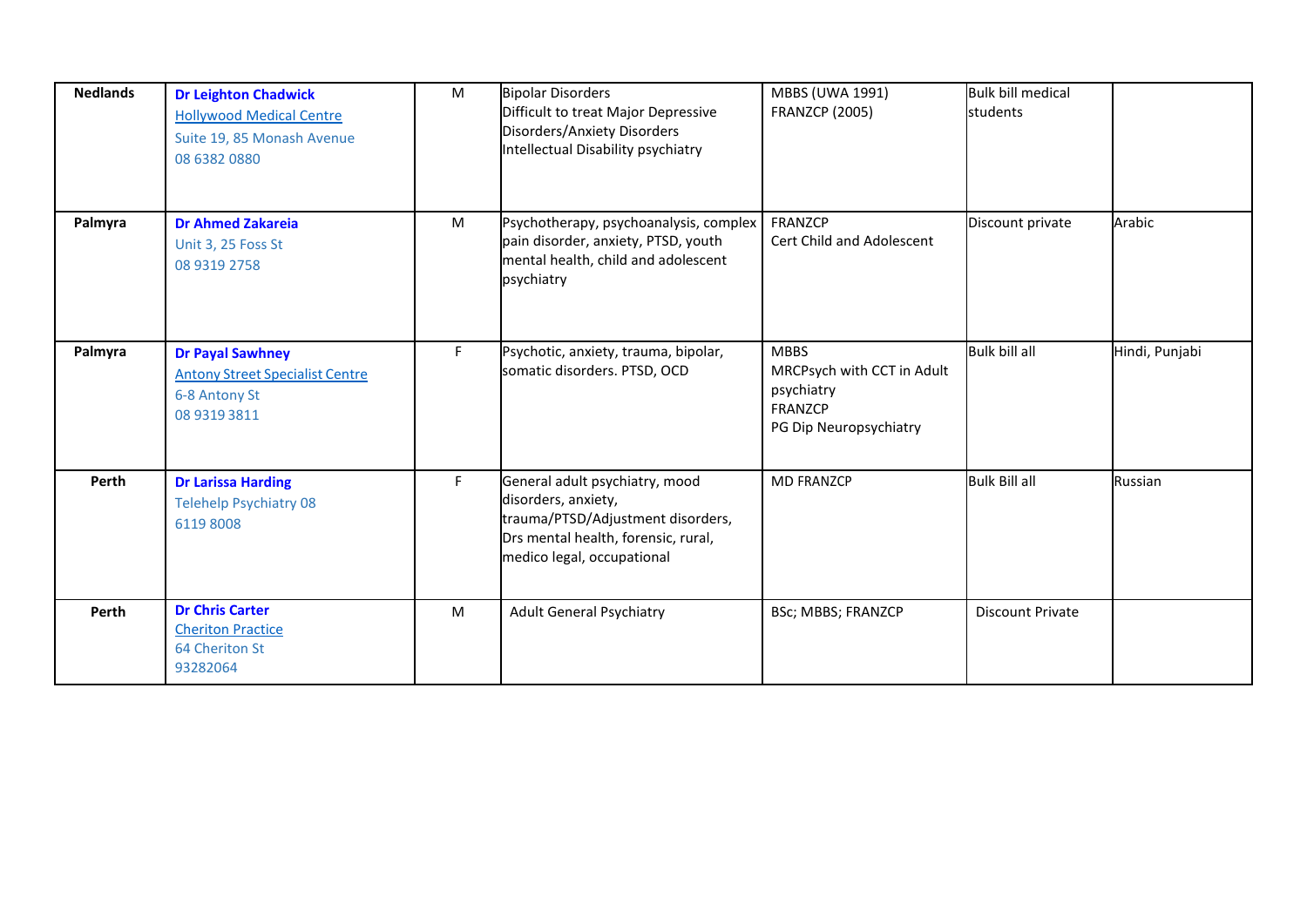| <b>Shenton Park</b> | <b>Dr Beate Harrison</b><br><b>Shenton Park Family Psychiatry</b><br><b>78 Excelsior St</b><br>08 9388 9400 | $\mathsf F$ | Anxiety, depression, Child and<br>Adolescent, Perinatal                                                               | MBBS( Hons) FRANZCP,<br>MMed Cert child adolescent<br>Psych                                                                                                  | <b>Bulk bill medical</b><br>students |                    |
|---------------------|-------------------------------------------------------------------------------------------------------------|-------------|-----------------------------------------------------------------------------------------------------------------------|--------------------------------------------------------------------------------------------------------------------------------------------------------------|--------------------------------------|--------------------|
| <b>Subiaco</b>      | Dr Hayden Wilson<br><b>Swiss Family Clinic</b><br>97 Thomas St<br>0862555333                                | M           | Psychotherapy, couples/family<br>therapy, Corporate and Executive<br>mental health, child/adolescent<br>mental health | MBBS, FRANZCP<br>Executive MBA - HEC<br>Lausanne, Switzerland,<br>Diploma of Child Health,<br>Certificate of Advanced<br>Training - Adolescent<br>Psychiatry | <b>Bulk bill medical</b><br>students | B1 German, English |
| <b>Subiaco</b>      | <b>Dr Sally Osborne</b><br><b>Subiaco Adult Mental Health Clinic</b><br>303 Rokeby Rd<br>08 9489 7200       | F           | Adult mental health, anxiety,<br>depression, PTSD                                                                     | MB ChB, BSc, FRANZCP                                                                                                                                         | <b>Bulk Bill All</b>                 |                    |
| <b>Success</b>      | <b>Dr Geetha Menon</b><br>Unit 13, 11 Wentworth Parade<br>08 9498 6277                                      | F           | Anxiety/depressive/adjustment<br>disorders, PTSD                                                                      | <b>MBChB 1995</b><br>FRANZCP 2008<br>Certificate in Advanced<br>Training in Adult Psychiatry<br>2008                                                         | Bulk bill all                        |                    |
| Wembley             | <b>Dr Winston Choy</b><br><b>The Marian Centre</b><br>190 Cambridge St<br>08 9486 7399                      | ${\sf M}$   | <b>General Adult Psychiatry</b>                                                                                       | <b>MBBS GradCertHPM</b><br>GradDipPHC MPH FRACGP<br><b>FRANZCP</b>                                                                                           | <b>Bulk bill all</b>                 |                    |
| Wembley             | <b>Dr Lisa Smith</b><br><b>Marian Centre Consulting Rooms 187</b><br><b>Cambridge St</b><br>9380 4999       | F           | General adult psychiatry, mood and<br>anxiety disorders, psychotic disorders,<br>psychosomatic disorders              | <b>MBBS FRANZCP</b>                                                                                                                                          | <b>Bulk Bill all</b>                 |                    |
| Wembley             | <b>Dr Irina Kompardt</b><br>The Marian Centre<br>190 Cambridge St<br>9486 7399                              | F           |                                                                                                                       | <b>FRANZCP</b>                                                                                                                                               | <b>Reduced billing</b>               | German             |